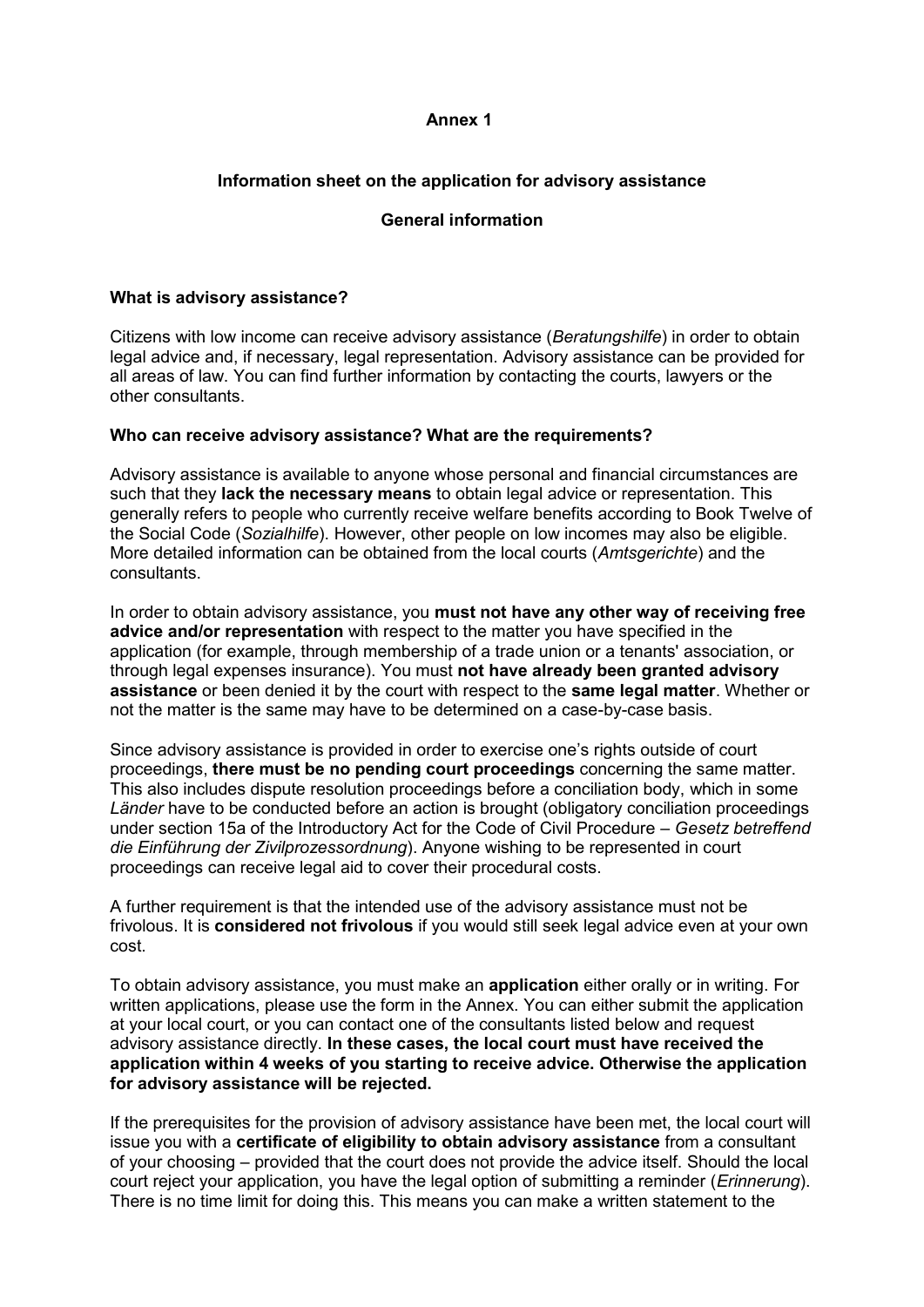court explaining why you do not agree with the decision.

### **Who provides advisory assistance?**

Advisory assistance is provided by **consultants** (lawyers and legal counsels who are members of a bar association; tax consultants and auditors in tax-related matters; and pension consultants in pension-related matters). Advisory assistance is also provided in special **legal advice centres** which have been established on the basis of an agreement with the *Land* judicial authorities. Apart from in certain exceptional cases, all of them are obliged to provide advisory assistance.

The **local court** may also provide advisory assistance directly. It may provide immediate information insofar as this can appropriately deal with your concerns. The local court may also refer you to other possibilities for assistance. It will also accept your declaration or your application for advisory assistance and issue a certificate of eligibility where appropriate.

### **What does advisory assistance cost?**

Where advisory assistance is provided not by the local court but by a consultant, you must pay this consultant 15 euros. The consultant may waive this fee. As a rule, all other costs of the advisory assistance are covered by the *Land* treasury.

You may be charged **additional fees** if the local court **rejects** your application for advisory assistance **after you have already received advice**, or if the granting of advisory assistance is **revoked**. In these cases, you will have to bear the costs of the advisory assistance yourself. Further information can be obtained from the local courts and the consultants.

**Additional costs** may also be incurred if you obtain something through the advice you received via advisory assistance. The consultant can then apply to have the advisory assistance revoked and demand payment of the fees previously agreed with you for that case. However, the consultant must **inform** you of this possibility in writing upon accepting the case.

### **Things to note when submitting an application**

Please read the application form carefully and fill it out conscientiously. You can find information to help you answer the questions on the next page. If you have problems filling out the form, the local court or your consultant can help you.

If there is not enough space on the application form, you can also provide information on a separate sheet of paper. Please make reference to the enclosed sheet in the relevant box on the form.

Since the funding for advisory assistance is generated by the general public in the form of taxes, the court must verify whether you are entitled to receive it. The form is designed to simplify this process. We therefore ask for your understanding that you will have state your personal and financial circumstances.

#### **Important:**

**Please enclose copies of all necessary supporting documents (particularly those relating to your income, assets and expenses). This will save you having to answer further questions that will delay the process. Please answer truthfully and completely,**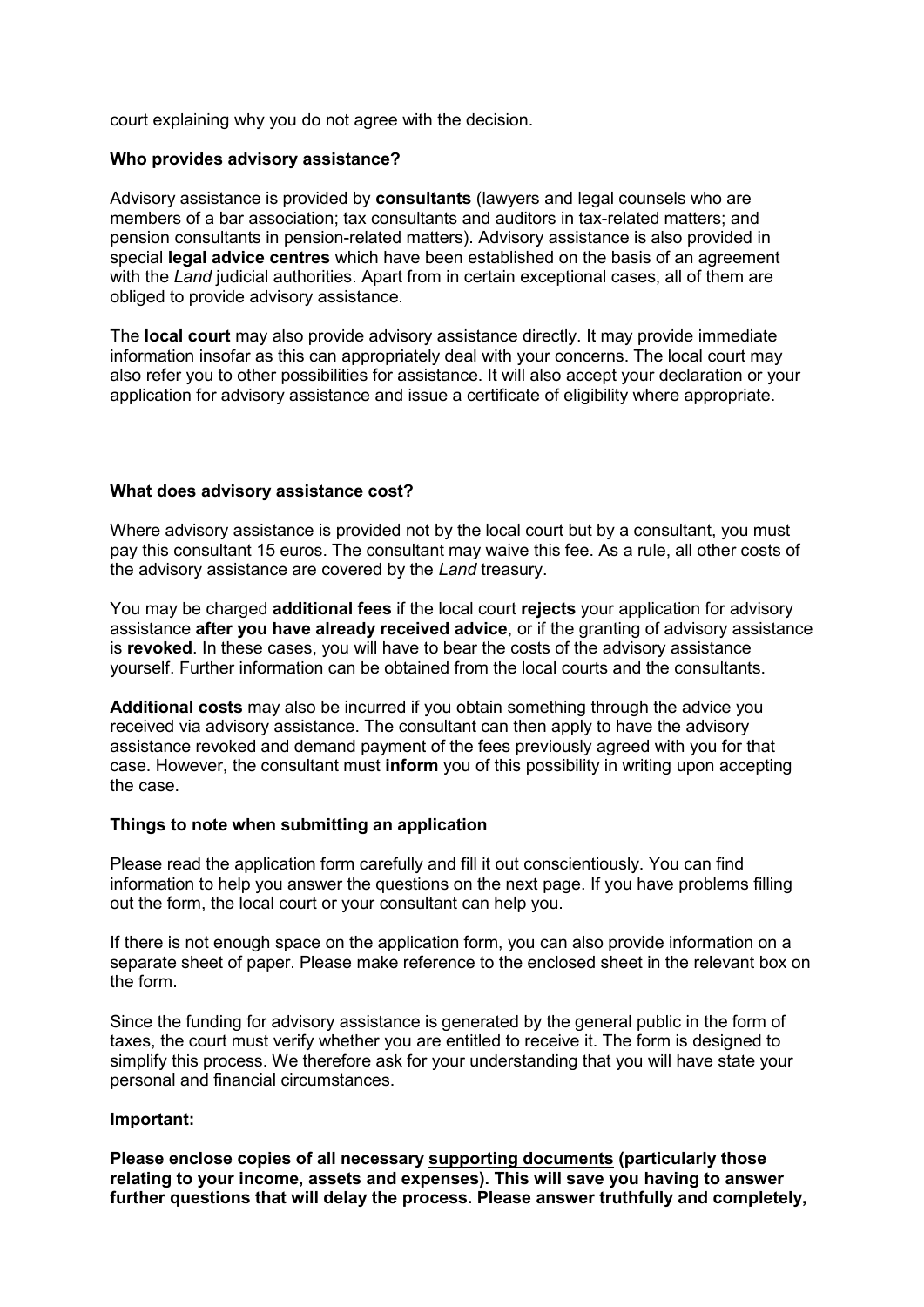**otherwise previously granted advisory assistance may be revoked and you will have to pay back the costs incurred.**

**The court may also ask you to subsequently submit any missing documents and to declare in lieu of an oath that the information you have provided is correct. Failure to provide the requested documents may cause your application for advisory assistance to be rejected. If you deliberately provide false or incomplete information, you may also face criminal prosecution.**

#### **Instructions for completing the form**

#### **A**

Please state what happened and why you wish to receive advice. Briefly describe the **facts of the case** and state the name and address of the opposing party where applicable.

#### **B**

**Legal expenses insurance:** If you have legal expenses insurance, please contact your insurance provider to check whether they will cover the costs. Advisory assistance can only be granted once this has been clarified (please enclose the letter from your provider of legal expenses insurance where applicable).

**Other possibilities for advice/representation:** Organisations such as tenants' associations or trade unions generally provide free advice and representation to their members. If this applies to you, you will not generally be entitled to advisory assistance. If you do not consider this option to be sufficient, please state the reasons why on a separate sheet.

**Previously granted advisory assistance:** If you have already been granted advisory assistance for the same matter at an earlier point in time, your application will be rejected. If you are unsure whether the matter in question is the same as the one for which you have already been granted advisory assistance, please state on a separate sheet the date on which the previous assistance was granted, the name and address of the consultant and the reasons why you are applying for advisory assistance again.

**Pending court proceedings:** Advisory assistance can only be granted if no court proceedings have been or are currently being conducted concerning the same matter. You must expressly confirm this. If there are any doubts regarding pending or completed court proceedings, please indicate the competent court and the relevant case number on a separate sheet, and briefly state the reasons why the current legal matter is different.

## **C**

For your **gross income**, please indicate your entire income in money or money's worth, in particular:

• Wage, salary (including Christmas bonus and holiday pay), unemployment benefit, income from self-employment, pensions

- Income from renting or leasing, income from capital assets
- Maintenance payments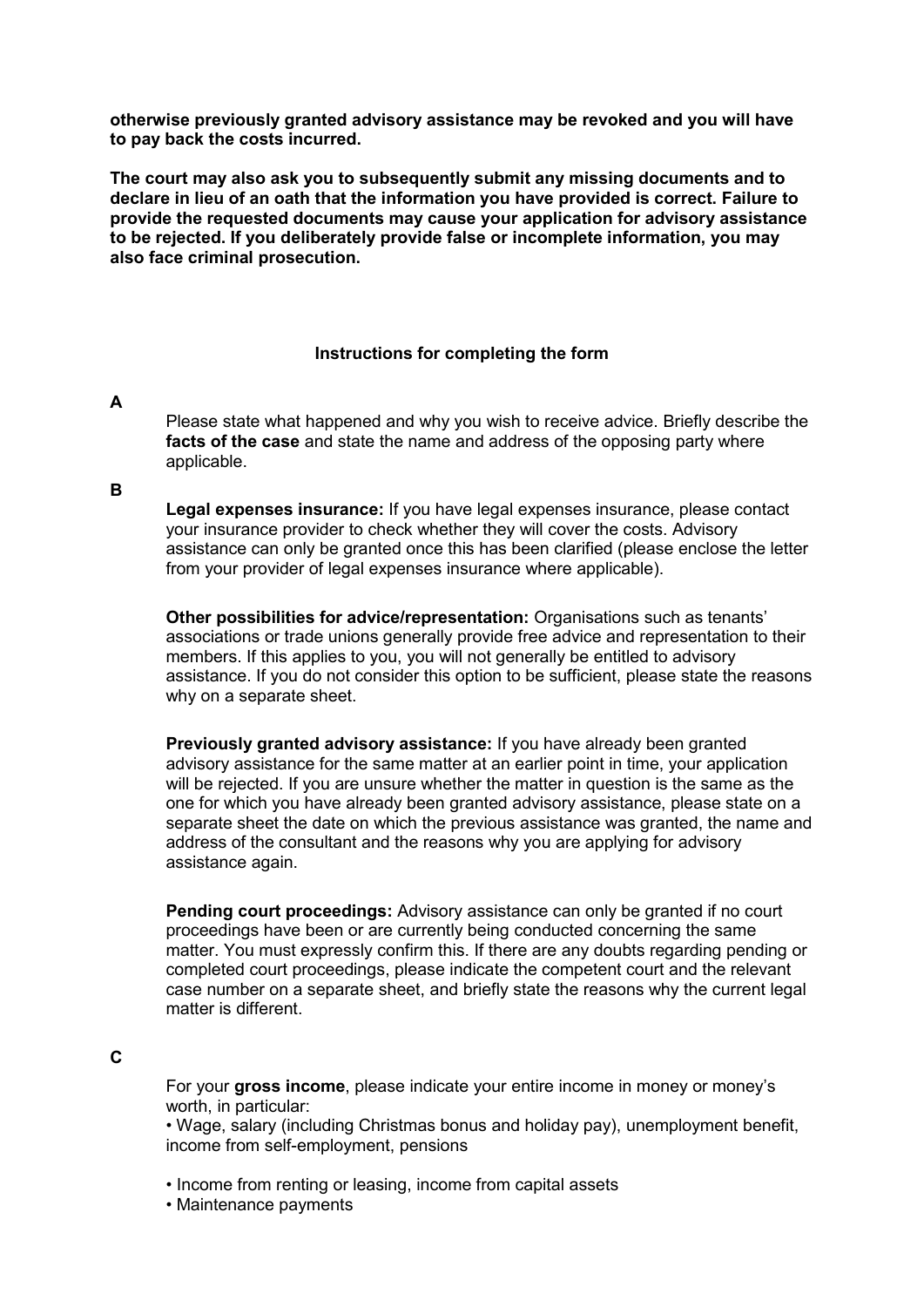• Child benefit, housing benefit, educational support grants

Your **net income** is the amount available after the deduction of all necessary payments, in particular:

• Taxes payable on your income

• Compulsory social insurance contributions (pension, health, long-term care and unemployment insurance)

• Contributions to other insurances, such as a "Riester" retirement plan (please specify on a separate sheet)

• Income-related expenses (necessary expenditure for acquiring, securing and maintaining income, e.g. work clothes, union dues, costs for travel to work).

As a rule, the information you provide should be based on the month prior to submission of the application. However, if you are self-employed or your income is irregular, you should state one twelfth of your expected annual income. You must also declare the income of a spouse or registered partner, as he or she may under certain circumstances have to pay the costs for the consultation if he or she is obliged to pay maintenance in important and urgent matters.

Please enclose supporting documents for all of the information you provide, such as wage/salary statements, a grant notification in accordance with the Second Book of the Social Code (including the calculation sheet) or, if you are self-employed, your most recent tax assessment.

**D**

Your **accommodation costs** will be taken into account as long as they are not conspicuously disproportionate to your living conditions. For monthly living costs in a rented apartment, please specify your monthly rent as well as heating and ancillary costs (these are the operating costs apportioned to the tenant). However, energy costs (other than heating costs) and telephone costs do not fall under housing costs. In the case of home ownership, please indicate the interest and repayment rates for loans / mortgages / land charges plus heating and operating costs.

**E**

It is in your interest to specify any persons to whom you **provide maintenance** and whether they have their own income. This is because maintenance payment is taken into account if you are legally required to pay it. If the maintenance you provide is not exclusively in the form of payment (e.g. where a child not only receives payments from you but also lives with you and is cared for by you either all or some of the time), please leave this column blank. In such cases, a statutory maintenance allowance will be determined for each relative.

**F**

First, please indicate all bank accounts held by you and your spouse / registered partner and whether they are joint or shared accounts. This information is required even if the account is overdrawn, as the account balances may be offset against other assets. Advisory assistance can still be granted if you have **assets**, provided these serve to secure an adequate livelihood or adequate retirement provisions. Such assets include:

• An adequate owner-occupied property (family home)

• An adequate vehicle used by you or your family, provided this is required for vocational training or in order to exercise a profession